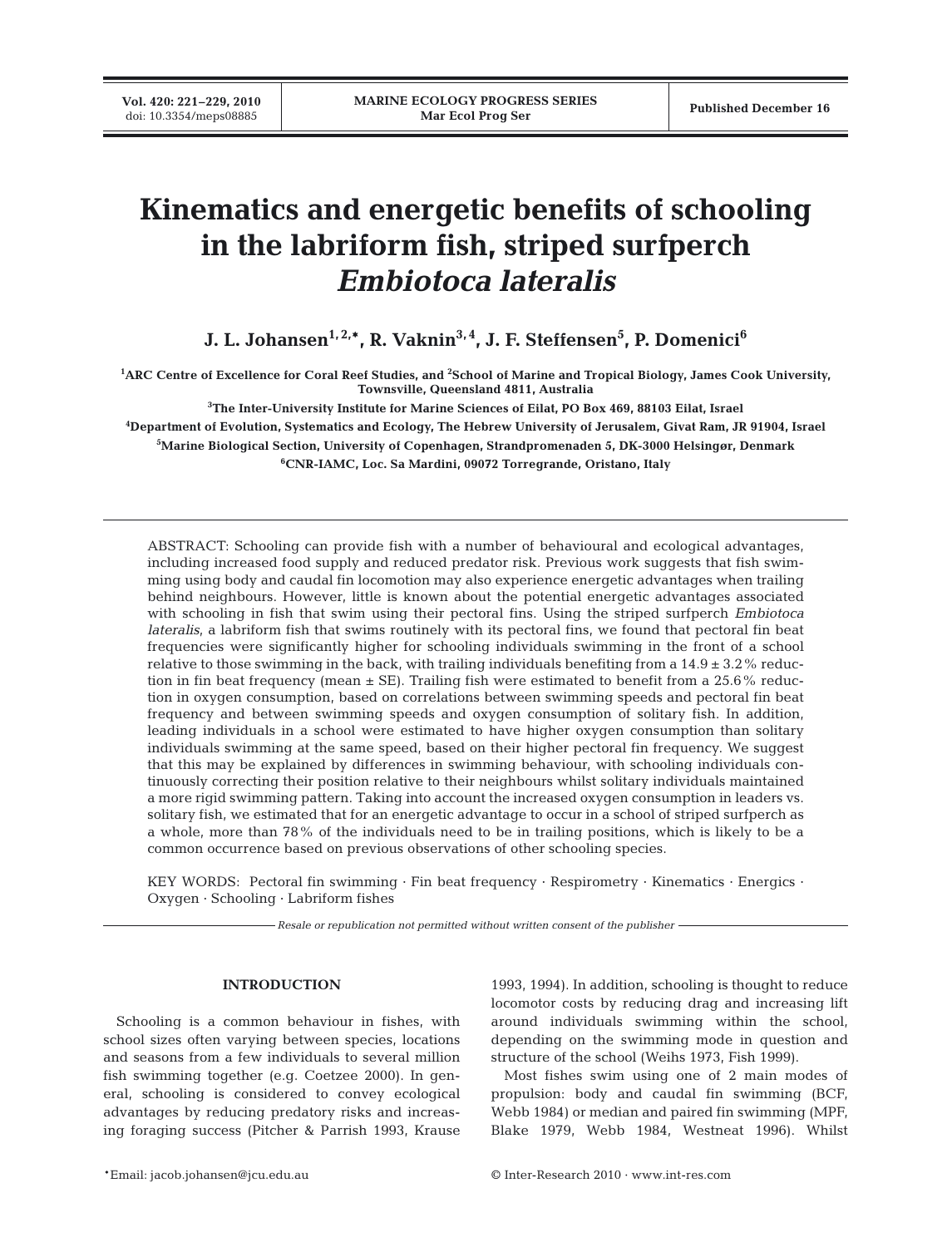schooling is found in fishes that swim with both BCF and MPF, these are distinct swimming modes which convey very different flow structures around each individual (e.g. Müller et al. 1997, Drucker & Lauder 1999, 2000, Fish & Lauder 2006). In particular, the oscillation of the caudal fin in BCF swimming leaves alternating vortices in the wake (known as a reverse von Karman street; Müller et al. 1997), which may increase lift and reduce drag on trailing individuals positioned at some angles relative to the fish in front (Weihs 1973). A number of studies have shown that BCF swimming fishes can utilize the vortex wakes produced by stationary objects in a flow to reduce muscle activity while swimming (Liao et al. 2003a, b) and that the trailing individuals in a school of BCF swimming fish often show a reduced tail beat frequency relative to those swimming in front (Zuyev & Belyayev 1970, Fields 1990, Herskin & Steffensen 1998, Svendsen et al. 2003). Consequently, trailing fish in schools of fish swimming with BCF mode may gain energetic advantages by exploiting the vortices produced by fish in front, in a manner analogous to the exploitation of vorticity produced by stationary objects in a flow (Liao 2007).

Labriform swimming is a form of MPF locomotion (e.g. Walker & Westneat 1997) and it is the primary mode of locomotion for many substratum-associated taxa, being particularly common among the vast assemblages of reef-dwelling perciform fishes (Blake 1983, Westneat 1996). These fishes propel themselves using either 'lift based flapping' or 'drag based rowing' motions of the median and paired fins (Blake 1979, Westneat 1996). The vortices produced by labriform fishes are comparable to the vortex shedding created by birds in flight (i.e. 'lift based flapping', see Kokshaysky 1979, Spedding et al. 1984, Spedding 1986), and may be utilized by trailing individuals for significant energetic advantage, similar to that found for birds flying in formation (Weimerskirch et al. 2001). Akin to BCF swimming fishes, labriform fishes were found to be capable of reducing energetic demands for swimming by utilizing the flow around stationary obstacles such as substratum protuberances (Johansen et al. 2007, 2008). However, little is known about the potential hydrodynamic, and therefore energetic, advantages associated with schooling in fish that swim using their pectoral fins.

In addition to work linking hydrodynamics and schooling, a number of previous studies have attempted to estimate the energetic advantages of schooling in BCF swimming fishes by comparing the total oxygen consumption of fish schools with that of solitary swimming individuals (Parker 1973, Itazawa et al. 1978, Abrahams & Colgan 1985, Ross & Backman 1992). As argued by Herskin & Steffensen (1998) however, this approach suffers from various methodological problems, including a conflict between the low water volume necessary for accurate oxygen consumption measurements in a respirometer (Steffensen 1989), and the large working section of the respirometer necessary to minimize wall effects on a school of fish. Furthermore, this methodology does not enable the relative contributions of calming and hydrodynamic effects on the reduction in oxygen consumption found in schools to be determined (e.g. Parker 1973, Itazawa et al. 1978). An alternative approach (Herskin & Steffensen 1998) based on measuring the differences in kinematics (i.e. reduction in fin beat frequency) when comparing schooling and solitary fish allows the estimation of the reduction in oxygen consumption solely due to a hydrodynamic effect (hence a decrease in swimming effort), by using the relationships between the kinematics of locomotion (e.g. fin beat frequency and amplitude) and oxygen consumption.

Given the vast number of known MPF swimming species, many of which are gregarious (Randall et al. 1990), the possibility that schooling may provide some hydrodynamic and energetic advantages (similar to those found in BCF swimming fishes) may have significant implications for the daily movement patterns of such fishes and have direct influence on their distribution and ecology. Here, we examine the kinematics and potential energetic advantage of schooling in an MPF swimming fish, the striped surfperch *Embiotoca lateralis*, a gregarious species that swims using lift based pectoral fin locomotion, often found in schools from northern Baja California to southern Alaska (Eschmeyer et al. 1983). The oxygen consumption as well as the pectoral fin beat frequency and amplitude were evaluated for fish swimming alone and compared to the pectoral fin beat frequency and amplitude of individuals in different positions within a school, in order to test the hypothesis that schooling in a labriform fish provides energetic advantages.

# **MATERIALS AND METHODS**

**Study species.** Eleven striped surfperch *Embiotoca lateralis* Agassiz, 1854 (fork length,  $L_F = 19.2 \pm 0.9$  cm, weight =  $169.2 \pm 24.5$  g, mean  $\pm$  SE) were collected with beach seines at Jackson beach, San Juan Island, Washington, USA, and transported to Friday Harbour Laboratories in June 2007. Fish were held in  $60 \times 130 \times$ 125 cm tanks under a 18:6 h light:dark regime. Tanks were continuously supplied with filtered seawater (salinity 34 ppm) at a temperature of 12 °C (range 11.8 to 12.3 °C) in a flow-through system. Fishes were acclimated for a minimum of 3 d and fasted for 24 h before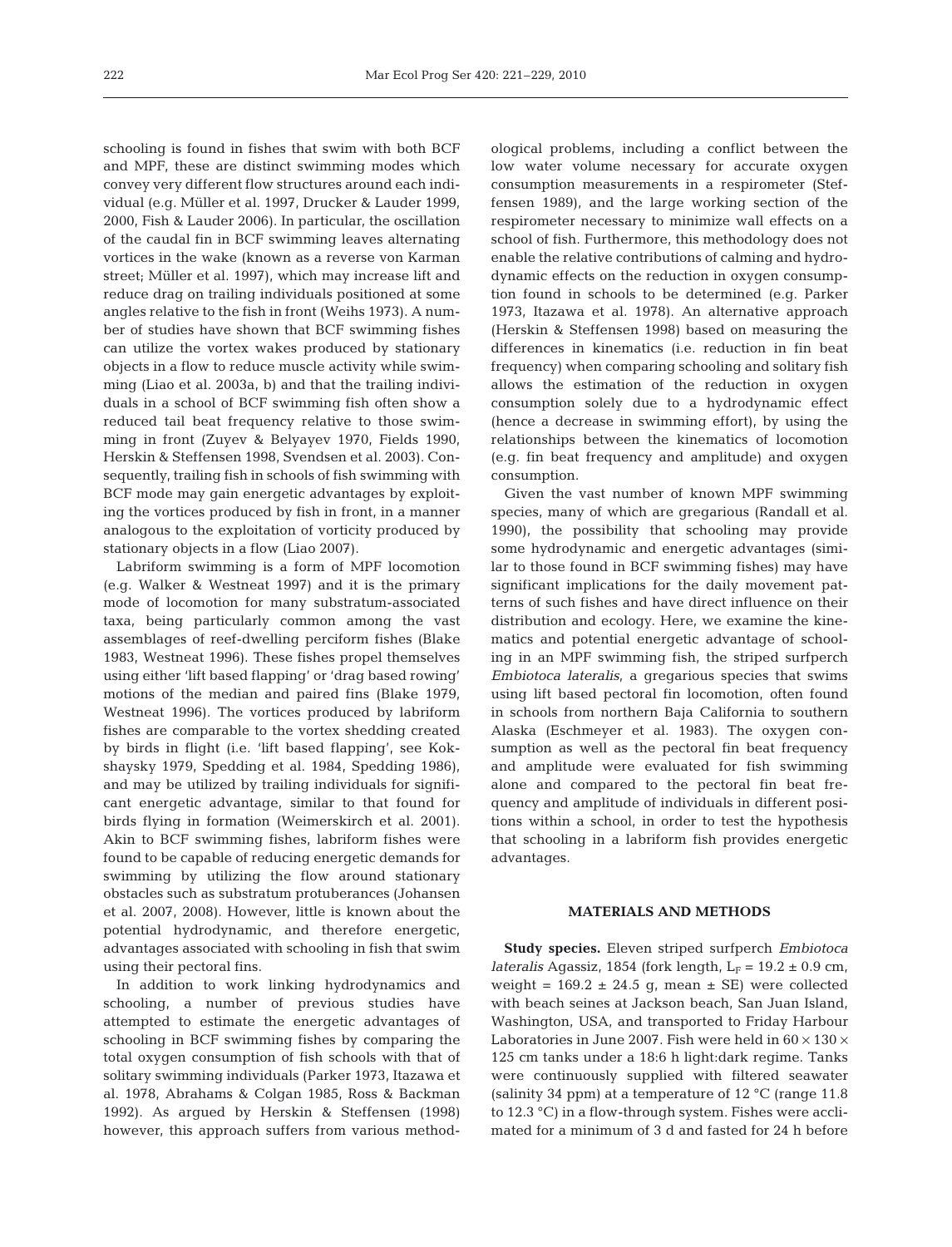experimental trials to ensure a post-absorptive state that maximised the energy available for swimming (Niimi & Beamish 1974). All trials were conducted within the 18 h of the daily light regime in order to match the diurnal activities of the study species (Ebeling & Bray 1976).

**Solitary swimming measurements.** The oxygen consumption  $(MO<sub>2</sub>)$  and pectoral fin movements of swimming fish were measured for 7 solitary individuals swimming in an 8.31 l clear Plexiglas respirometer with a working section of  $9.0 \times 26.0 \times 10.0$  cm (width  $\times$  length  $\times$  depth). Flow within the working section of the respirometer was calibrated from 0 to  $80 \pm 0.5$  cm s<sup>-1</sup> (mean  $\pm$  SE) using a digital TAD W30 flow-meter. Solid blocking effects of the fish in the working section were corrected online according to Bell & Terhune (1970).

At the beginning of each trial, the respirometer was filled with temperature-controlled (12  $\pm$  0.1°C, mean  $\pm$ SE, range 11.8 to 12.3°C), filtered and fully aerated seawater. Next, a fish was placed in the respirometer and left to acclimatize for 8 to 12 h at a swimming speed of 0.5 fork lengths per second  $(L_F s^{-1})$ . Trials were started only when the oxygen consumption of the test subject reached a steady state and the fish had settled into a continuous swimming rhythm. The oxygen consumption of the test subject was then measured at 5 different swimming speeds (0.5 to 2.5  $L_F$  s<sup>-1</sup>), with 0.5  $L_F$  s<sup>-1</sup> speed increments and 3 consecutive repeats for every measure. For each oxygen measurement, a 180 s flush, 120 s wait and 300 s measurement period was applied following the intermittent flow respirometry methodology of Steffensen et al. (1984) and Steffensen (1989). This constituted a  $3 \times 10$  min measurement cycle for every swimming speed and totaled a 2.5 h trial period for every test subject. The flushing period ensured the oxygen concentration throughout the trial did not decrease below 85% of air saturation. Oxygen levels within the swimming respirometer were measured using a fiber optic oxygen meter (Presense Fibox 3) and monitored with Oxyview v.5.31 (Presense). To reduce bacterial growth and respiration within the system, the respirometer was treated with a chlorox solution and thoroughly flushed in freshwater at the end of every second trial. This procedure ensured background respiration remained below 2% of the oxygen consumed by each fish during swimming trials (measured at the end of each trial).

**School swimming measurements.** Seven schools of 4 individuals were tested in a 500 l flow tunnel (working section  $37.0 \times 70.0 \times 44.0$  cm, width  $\times$  length  $\times$ depth). Of the 4 individuals tested in each school, 3 were used repeatedly in all 7 trials and were individuals not previously tested in the respirometer; the fourth individual was a 'test subject' previously examined in the respirometry trials. Flow within the working section of the flow tunnel was calibrated from 0 to  $80 \pm 0.5$  cm s<sup>-1</sup> (mean  $\pm$  SE) using a digital TAD W30 flow-meter. Because even minor variations in body size may affect kinematic variables (Videler 1993), assessing each of the 7 'test subjects' within the same school structure (i.e. using the same 3 experimental fish) minimised variations in the flow-hydrodynamics created by the school and allowed a direct comparison of the swimming kinematics of each individual while schooling and while solitary. In the schooling experiment, a leading fish was defined as a fish in the front of the school, whilst a trailing fish was defined as a fish swimming up to 2 body lengths away from an upstream fish, ± 0.5 body depths above/below the upstream fish and up to 1 pectoral fin length to the side of the upstream fish (based on the vortex shedding patterns of similar labriform fishes; Drucker & Lauder 1999, 2000). Wall effects on the swimming performance of the school were minimized as the size of the working section was large enough to ensure that even peripheral school members had a sufficient distance to tank walls at all times  $(z/B > 3$ , with  $z =$  distance from pectoral fins to the nearest wall and  $B = \text{length}$  of pectoral fins, Webb 1993). All trial fish were allowed to rest for a minimum of 2 d between each solitary and schooling experiment.

In the schooling trials all schools were tested at  $2.0 \pm$ 0.1  $L_F$  s<sup>-1</sup> (mean  $\pm$  SE) of 'test subject' size to facilitate direct comparison between individuals. This swimming speed was chosen as a compromise between maximising speed, since this may increase energetic advantage (Herskin & Steffensen 1998, Svendsen et al. 2003), and a speed safely below gait change  $(U_{p-c})$  (i.e. around 2.2  $L_F s^{-1}$  in *Embiotoca lateralis* of this size; based on Drucker & Jensen 1996a) as was confirmed by observations during the experimental trials. Before the trial, each school was left to acclimate in the working section of the flow tunnel for 1.5 h, consisting of 0.5 h without flow, followed by 1 h at 2.0  $\pm$  0.1 L<sub>F</sub> s<sup>-1</sup> (speed increments were performed steadily at  $\sim 0.5$  L<sub>F</sub>  $s^{-1}$  min<sup>-1</sup> until a speed of 2 L<sub>F</sub> s<sup>-1</sup> was reached after ~4 min). Following the acclimation period, an experimental period of minimum 1 h of video recording and observations was carried out.

**Video recording.** To measure the pectoral fin beat movements of each test subject during the trials, a mirror was placed at a 45° inclination above the working section in order to allow simultaneous video recording of the fish from above and from the side. A Sony DCR-PC100 mini DV camera was used for video recording of both solitary and schooling fish. All videos were recorded on digital video tapes and converted to video avi-files using Adobe Premiere Pro v.7.0 software. For the schooling trials, fish were recorded for a minimum of 1 h at  $2.0 \pm 0.1$  L<sub>F</sub> s<sup>-1</sup>, until a total of 12 non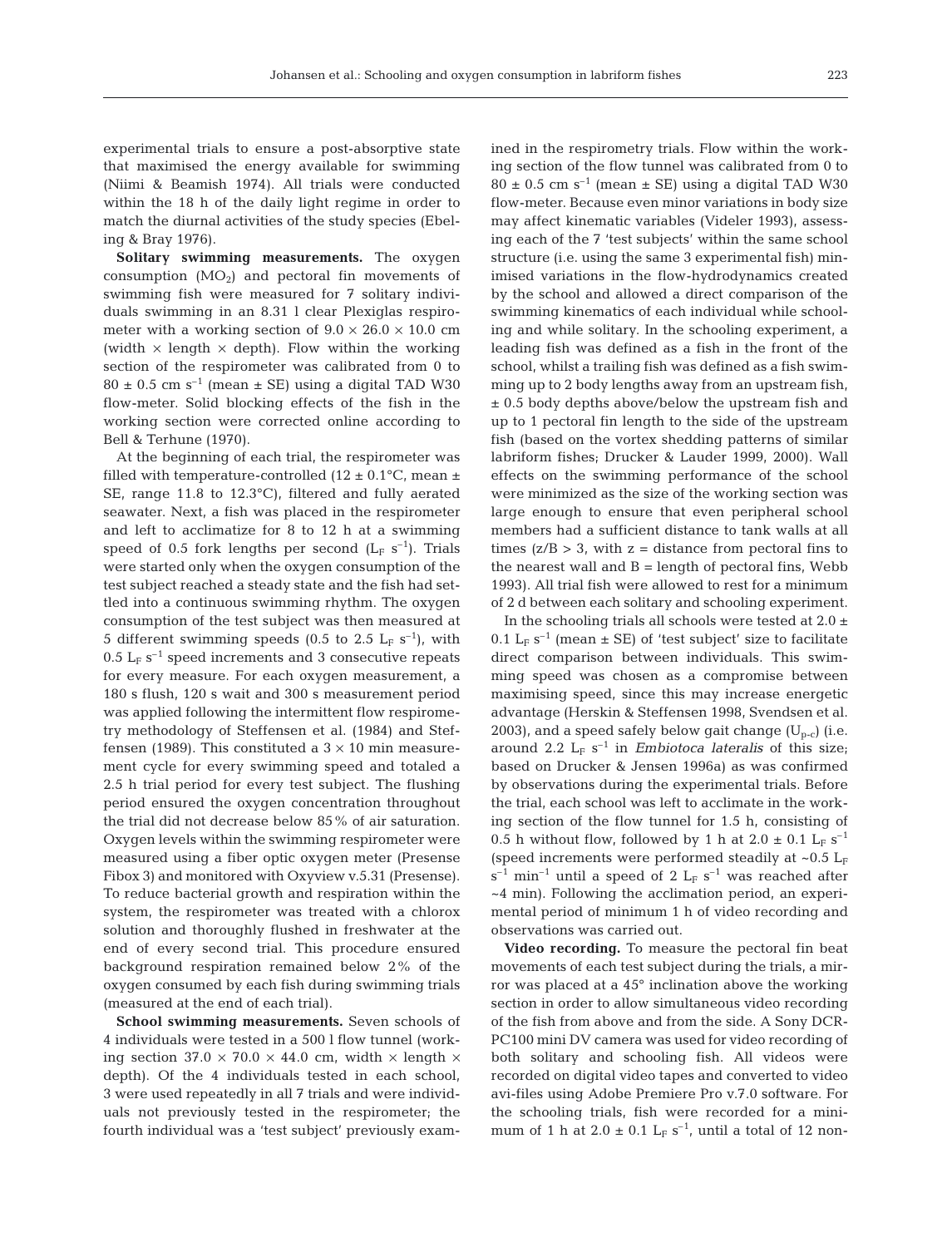consecutive segments of 5 s each were captured of the test subject, i.e. 6 segments in a leading position and 6 segments in a trailing position within the school. Similarly, for the respirometry trials, 6 non-consecutive segments of 5 s each were captured for every test subject at every speed.

**Data analysis.** The fin beat frequency and fin amplitude of swimming test subjects were analysed using Logger Pro v.3.5 (Vernier software) and Microsoft Excel. In short, based on the dorsal view of the fish, fin amplitude (in degrees) was calculated as the angle between the following 3 points: Point A, on the outer most leading edge of a single pectoral fin; Point B, at the base of the pectoral fin; and Point C, on the body of the fish such that the line B–C was parallel to the body axis. Calculations of fin beat frequency and amplitude (degrees) were then based on triangulation between the 3 set points. The lateral view video sequences allowed for qualitative verification of the pectoral fin movement. This procedure was performed for every frame on each of the 5 s video sequences taken from the solitary and schooling fish trials.

Data exploration of fin movement and oxygen measures verified assumptions of normality and homogeneity of variance required for ANOVA (based on Kolmogorov-Smirnov [K-S] test on residuals and Bartlett's test for homogeneity of variance) (Fin beat frequency: K-S, d = 0.095, p > 0.1, Bartlett,  $χ² = 3.337$ , df = 2, p = 0.189; Fin amplitude: K-S, d = 0.082, p > 0.2, Bartlett,  $\chi^2 = 4.259$ , df = 2, p = 0.119). Next, we tested the relationship between fin beat frequency and speed, and fin beat amplitude and speed using linear regressions. Furthermore, a non-linear regression was performed on the individual oxygen consumption rates of all 'test subjects' from each swimming speed trial. In total, this procedure used yielded 2 significant correlations, with one equation for 'fin beat frequencies versus swimming speed' and one for 'oxygen consumption versus swimming speed', while the relationship between fin beat amplitude and speed was not significant. The 2 significant correlations yielded equations that allowed the estimated oxygen consumption to be compared between leaders and trailing individuals in a school. The differences in fin beat frequencies and amplitude between leading and trailing school positions, and between solitary and grouped swimming fish, were compared within individuals using a repeated measures ANOVA with swimming positions (i.e. leading, trailing or solitary swimming at 2  $L_F$  s<sup>-1</sup>) as fixed factors and fin beat frequencies and amplitude as dependent variables. Individual differences between each fixed factor were subsequently analysed using a post-hoc Tukey's HSD test. All data analysis was conducted using Statistica v.6.1 and Sigmaplot v.9.0.

Finally, the net energetic advantage of a whole school was calculated by taking into account the advantages of being in trailing school positions and the disadvantages of being in leading positions, both compared to swimming as a solitary individual. Specifically, the net energetic consequences of forming a school (expressed as the ratio  $S_{EC}$  = energetic cost of schooling / energetic cost of solitary swimming) will depend on the relative proportion of leading and trailing individuals in a given school.  $S_{EC}$  was therefore calculated as the sum of the relative costs of being leaders  $(C_L)$ , the ratio of  $MO_2$  of leaders relative to the  $MO<sub>2</sub>$  of solitary fish) multiplied by the proportion of leaders  $(P<sub>1</sub>)$ , and the relative costs for trailing  $(C_T$ , the ratio of  $MO_2$  of trailing individuals relative to that of solitary fish) multiplied by the proportion of trailing individuals  $(1 - P_L)$ .

$$
S_{EC} = C_{L} P_{L} + C_{T} (1 - P_{L})
$$
 (1)

For the school as a whole to have a net energetic advantage over solitary behaviour,  $S_{EC}$  should be <1 (e.g. with  $S_{EC} = 0.8$  schooling is providing an energetic advantage of 20%). As a consequence energetic advantages occur when the following condition is satisfied:

$$
P_{L} < (1 - C_{T}) / (C_{L} - C_{T})
$$
 (2)

### **RESULTS**

#### **Experiments on solitary individuals**

Pectoral fin beat frequency increased with increasing swimming speed from 1.16 Hz at 0.5  $L_F$  s<sup>-1</sup> to 2.32 Hz at 2.5  $L_F$  s<sup>-1</sup> (*y* = 0.58*x* + 0.86, R<sup>2</sup> = 0.79, p < 0.001, Table 1, Fig. 1). Conversely, the relationship between fin beat amplitude and speed was not significant (Linear regression,  $p = 0.2$ , Table 1). Oxygen consumption rate was best described as a power function (see Korsmeyer et al. 2002), as it increased with increasing swimming speed from 92.9 mg  $O_2$  kg<sup>-1</sup> h<sup>-1</sup> at 0.5 L<sub>F</sub> s<sup>-1</sup> to 163.2 mg O<sub>2</sub> kg<sup>-1</sup> h<sup>-1</sup> at 2.5 L<sub>F</sub> s<sup>-1</sup> (*y* =  $3.75x^{3.24} + 90.76$ ,  $R^2 = 0.77$ ,  $p < 0.001$ , Table 1, Fig. 1).

#### **Experiments on schooling individuals**

Pectoral fin beat frequencies differed between swimming positions (repeated measures ANOVA, *F* = 36.14,  $df = 2$ ,  $p < 0.001$ ) with significant differences found between the following swimming positions: leaders  $2.29 \pm 0.11$  Hz, solitary  $2.05 \pm 0.09$  Hz, and trailing  $1.95 \pm 0.07$  Hz (mean  $\pm$  SE) (leaders vs. solitary: Tukey's HSD,  $df = 105$ ,  $p = 0.0001$ ; leaders vs. trailing: Tukey's HSD,  $df = 105$ ,  $p = 0.0001$ ; solitary vs. trailing: Tukey's HSD,  $df = 105$ ,  $p = 0.0372$ ; Table 2). No differ-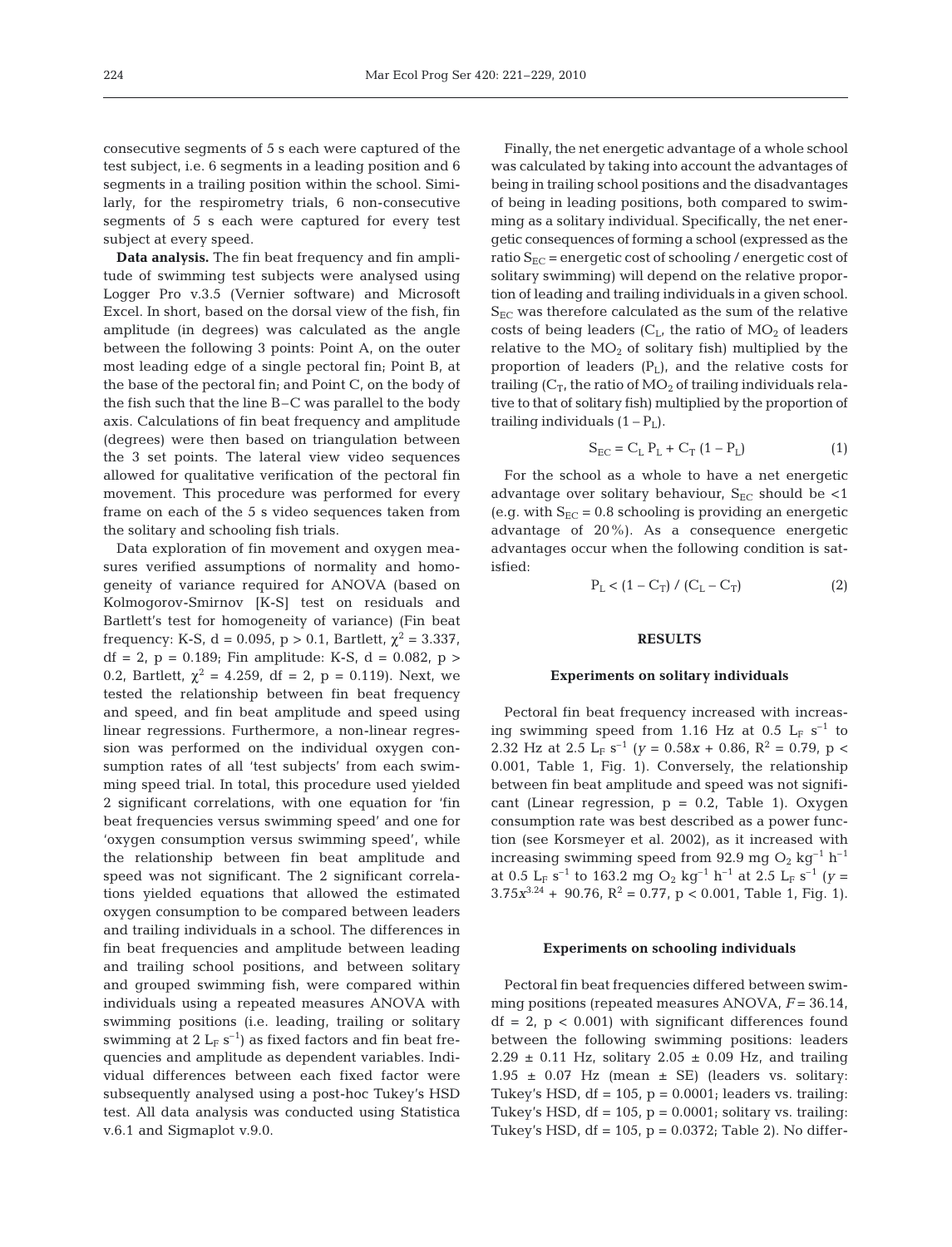Table 1. *Embiotoca lateralis.* Pectoral fin beat frequency (Hz), fin amplitude (degrees) and oxygen consumption (MO<sub>2</sub> mg O<sub>2</sub> kg<sup>-1</sup>) h<sup>-1</sup>) of solitary swimming striped surfperch at 0.5 to 2.5 fork lengths (L<sub>F</sub>) s<sup>-1</sup>. Values are means ( $\pm$  SE). Parameters from regression analyses (frequency and amplitude:  $y = ax + b$ , MO<sub>2</sub>:  $y = ax^b + c$ ) (see Fig. 1), test statistics and p-values are also given

|                                                     | Swimming speed $(L_F s^{-1})$ |              |               |       |               |                |  |  |
|-----------------------------------------------------|-------------------------------|--------------|---------------|-------|---------------|----------------|--|--|
|                                                     | 0.5                           | 1.0          | 1.5           |       | 2.0           | 2.5            |  |  |
| Frequency (Hz)                                      | 1.22(0.09)                    | 1.39(0.06)   | 1.73(0.09)    |       | 2.05(0.09)    | 2.33(0.08)     |  |  |
| Amplitude (degrees)                                 | 84.36 (3.87)                  | 85.03 (1.63) | 84.18 (2.55)  |       | 85.92 (4.48)  | 90.10(2.65)    |  |  |
| $MO_2$ (mg $O_2$ kg <sup>-1</sup> h <sup>-1</sup> ) | 94.56 (4.03)                  | 93.24 (2.85) | 105.07 (4.36) |       | 125.12 (4.20) | 163.07 (10.15) |  |  |
|                                                     | Regression analysis           |              |               |       |               |                |  |  |
|                                                     | a                             | b            | C             | $R^2$ | $F$ (df)      | p-value        |  |  |
| Frequency (Hz)                                      | 0.58(0.05)                    | 0.86(0.09)   |               | 0.79  | 117.60 (32)   | < 0.001        |  |  |
| Amplitude (degrees)                                 | 2.60(1.99)                    | 81.95 (3.38) |               | 0.05  | 1.72(32)      | 0.20           |  |  |
| $MO_2$ (mg $O_2$ kg <sup>-1</sup> h <sup>-1</sup> ) | 3.75(2.45)                    | 3.24(0.70)   | 90.76 (3.99)  | 0.77  | 54.61 (32)    | < 0.001        |  |  |

Table 2. *Embiotoca lateralis.* Pectoral fin beat frequency (Hz) and calculated oxygen consumption (MO<sub>2-CALC</sub>, mg O<sub>2</sub> kg<sup>-1</sup> h<sup>-1</sup>) for striped surfperch swimming at 2.0 fork lengths  $(L_F)$  s<sup>-1</sup> either solitary or in a leading or trailing school position. Values are mean ( $\pm$  SE). Thestatistical significance of fin beat frequency is marked by an asterisk:  $*(p < 0.05)$  or  $** (p < 0.01)$ .

| Position | Fin beat<br>frequency (Hz) | $\Delta\%$ Solitary | $\Delta\%$ Leading | $MO_{2,CALC}$ | $\Delta\%$ Solitary | $\Delta\%$ Leading |
|----------|----------------------------|---------------------|--------------------|---------------|---------------------|--------------------|
| Solitary | 2.05(0.09)                 |                     |                    | 129.25        |                     |                    |
| Leading  | 2.29(0.11)                 | $+10.58**$          |                    | 160.97        | $+24.54$            |                    |
| Trailing | 1.95(0.07)                 | $-5.12*$            | $-14.85**$         | 119.75        | $-7.35$             | $-25.61$           |

ence was found in fin beat amplitude between swimming positions (repeated measures ANOVA,  $F = 0.93$ , df = 2, p = 0.41). As a result of the differences in pectoral fin beat frequencies, the same ranking was found in the estimated oxygen consumption of each experimental group (161.0 mg  $O_2$  kg<sup>-1</sup> h<sup>-1</sup>; 129.3 mg  $O_2$  kg<sup>-1</sup> h<sup>-1</sup> and 119.8 mg  $O_2$  kg<sup>-1</sup> h<sup>-1</sup> in leaders, solitary and trailing individuals, respectively; Table 2, Fig. 1).

#### **Energetic consequences of schooling**

Based on our results (Table 2), the relative cost of leading a school  $(C_L)$  and the relative cost of trailing  $(C_T)$  correspond to 1.25 and 0.93, respectively. Therefore, the maximum proportion of leaders  $(P_L)$  for an energetic advantage of schooling to occur in striped surfperch is estimated to be 22% (based on Eq. 2).

Fig. 1. *Embiotoca lateralis.* (a) Mean pectoral fin beat frequency (±SE) versus swimming speed. (b) Mean oxygen consumption  $(\pm SE)$  versus swimming speed. Both graphs are based on *E. lateralis* swimming solitary in a respirometer. Dotted and dashed lines show pectoral fin beat frequencies and calculated oxygen consumption for individuals swimming solitary (short dashed line) or in a leading (long dashed line) or trailing (dotted line) school position at 2.0 fork lengths  $(L_F)$  s<sup>-1</sup>

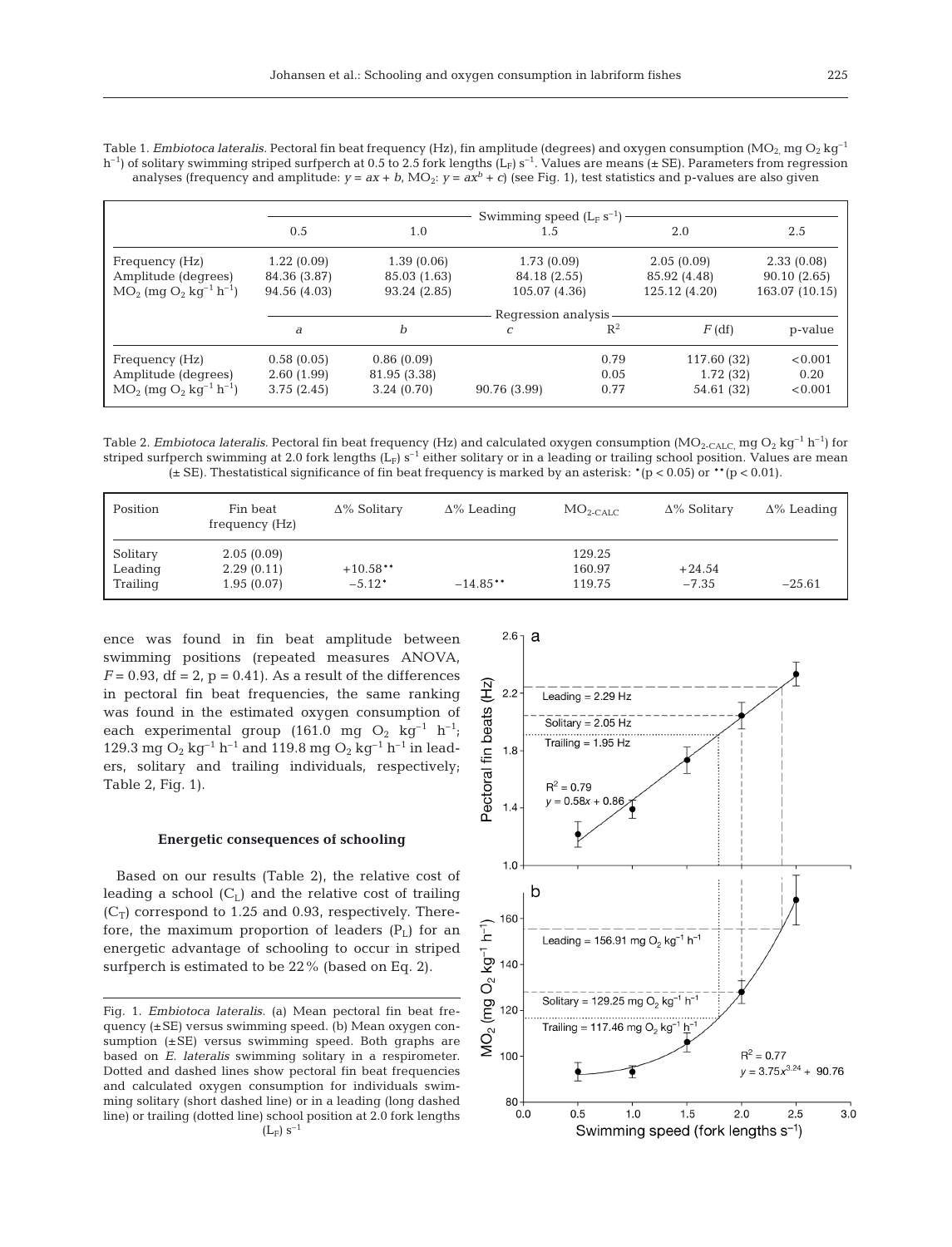# **DISCUSSION**

Although many species of fish are known to school (e.g. Eschmeyer et al. 1983, Partridge et al. 1983, Krause et al. 2000), the energetic advantages of such behaviour are still relatively unexplored, particularly in fish that swim using MPF swimming. This study demonstrates a significant reduction in the pectoral fin beat frequency of trailing labriform fish swimming in a school, compared to solitary and leading individuals. Relative to leading fish, trailing individuals displayed a  $14.9 \pm 3.2\%$  (mean  $\pm$  SE) reduction in pectoral fin beat frequency at the speed used here  $(2.0 \text{ L}_F \text{ s}^{-1})$ , suggesting that labriform fishes swimming in a school may benefit from up to a 25% reduction in oxygen consumption over leading individuals swimming at the same speed (see Table 2). These energetic savings are comparable to the savings found for schooling in BCF swimming fishes, which show a 9 to 23% reduction in oxygen consumption for fish swimming in trailing school position vs. leaders (at a speed range of 0.6 to 1.3 total length  $s^{-1}$ , Herskin & Steffensen 1998).

Whilst several theoretical studies have speculated about the potential hydrodynamic and consequent energetic benefits of swimming in a school (e.g. Belyayev & Zuyev 1969, Weihs 1973, 1975), experimental studies have focused on BCF swimming fishes (e.g. Zuyev & Belyayev 1970, Abrahams & Colgan 1985, 1987, Fields 1990, Herskin & Steffensen 1998, Svendsen et al. 2003, Hanke & Lauder 2006). The vortex shedding created by a labriform swimming fish is different from that of a BCF swimming fish (Müller et al. 1997, Drucker & Lauder 1999, 2000), but may well be sufficient to interact with trailing individuals (based on imaging studies and force measures of vortices created by labriform swimming in fish, e.g. Drucker & Lauder 1999, 2000) Consequently, any energy saving that labriform fishes may gain by swimming in a trailing position within a school is likely to be a direct result of the hydrodynamics created by leading individuals (Drucker & Lauder 1999, 2000).

Labriform swimming fish leave vortices in their wake as a result of the up and down movement of the pectoral fins (Drucker & Lauder 1999, 2000), and these vortices may reduce the drag and increase the lift forces exerted on trailing individuals if utilized correctly. Specifically, in schools of BCF swimming fishes, trailing individuals have to place themselves at an angle to the leader to gain hydrodynamic advantage (e.g. Svendsen et al. 2003) because the vortex shedding from a beating tail fin has the structure of a reversed von Karman street (Müller et al. 1997) causing increased flow directly behind a leading individual (Müller et al. 1997, Liao 2007). Conversely, the swimming kinematics of a labriform swimmer causes vortex

shedding at an angle to the body, depending on swimming speed (Drucker & Lauder 2000), whilst the rigid body reduces the flow directly behind the swimming individual. Depending on the positional angle of trailing individuals relative to the swimming speed and pectoral fin beat frequency of leading individuals (see Drucker & Lauder 2000), a trailing fish may encounter areas of both increased and decreased flow.

The ability of individuals to take advantage of the flow patterns created by leading individuals may be dependent on their sensory system (e.g. lateral line and vision), in a manner analogous to that found in fish swimming behind objects in a flow (Liao 2006). While in BCF swimmers the most advantageous positions are at an angle to the leaders (Weihs 1973, Fish 1999, Liao 2007), more work is needed to investigate the optimal positions for energetic advantages in a school of labriform swimming fish.

No use of tail beats was observed and fin amplitudes did not significantly differ among swimming speeds or fin beat frequencies, indicating that the same swimming pattern was employed in different school positions. This is in line with previous work on *Embiotoca lateralis* which found that amplitude (measured as the excursion of the tip of the pectoral fin relative to body length) is relatively constant for all but the lowest speeds (i.e. 0.5 to 1 standard length  $s^{-1}$ ) for individuals maintaining a constant swimming pattern (Drucker & Jensen 1996b). Interestingly, the pectoral fin beat frequency of leading individuals in the school was higher than both trailing and solitary individuals swimming at 2.0  $L_F$  s<sup>-1</sup>. The reason for such a difference is unclear, but it could be related to schooling individuals continually correcting their position relative to the rest of the school; in this experiment schooling individuals were rarely seen swimming in a steady position, but mostly exhibited a constantly changing swimming position within the flow tunnel with trailing individuals following leaders in rapid formation. In contrast, in solitary individuals no manoeuvring was observed, although such behaviour may have been influenced by the smaller working section. The manoeuvres observed in schooling individuals may therefore have increased the pectoral fin frequencies of both leading and trailing individuals. However, despite the potential additional costs of manoeuvring, trailing individuals still showed pectoral beat frequencies that were significantly lower than those of solitary fish, most likely because of the hydrodynamic advantages experienced in trailing school positions.

Taking into account the potentially higher energetic requirements for individuals continuously correcting position within a school relative to swimming solitarily, the energetic benefit of being in a school may be more complex than previously thought. Our calculations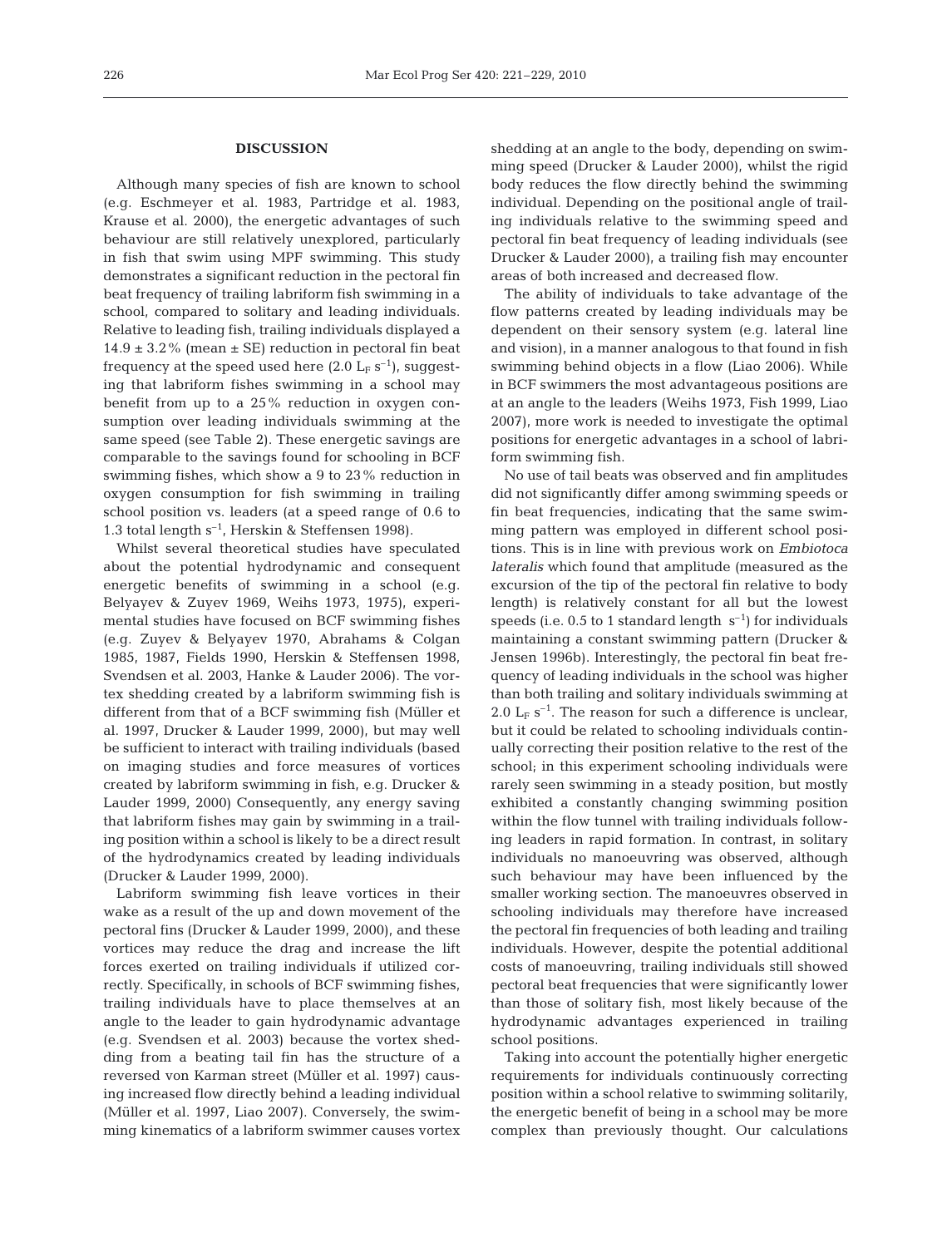based on Eqs. (1) & (2) suggest that schooling striped surfperch incur energetic advantages compared to solitary swimming when they are comprised of <22% leaders (i.e. >78% of the school are trailing individuals). Considering that from a hydrodynamic point of view leaders are those individuals which have no neighbours in front, it is likely that a large proportion of schools in nature contain <22% of individuals in leading positions. This is likely to be a common occurrence except for very small schools (e.g. <25 individuals), since schools of 25 individuals (in Silversides *Menidia menidia*) include approximately 5 frontal individuals (i.e. 20%) (Parrish 1989), and the proportion of leaders/total is likely to decrease with school size, assuming little variation in school shape (Parrish 1989). Notably, the present estimate of energetic saving is conservative since it is based on the energetic difference between solitary swimming and trailing or leading school positions, and would be greatly increased if, instead, the difference in energetic cost between leaders and trailing individuals were utilized.

The energetic advantages provided by schooling may help clarify the dynamics of school structure often observed in field and laboratory work. Although positional preferences have been observed in schools in relation to the physiological state of each individual (e.g. hunger level, Krause et al. 1998), schooling is a dynamic behaviour, and most fish continuously change positions from trailing to leading (Krause 1993, 1994; Domenici et al. 2002). A relatively constant reshuffling rate was found in schools of herring *Clupea harengus* which decreased when fish were exposed to hypoxia (Domenici et al. 2002). For all individuals to take advantage of schooling, sufficient shuffling should occur such that each fish can spend a relatively large proportion of the time in a trailing position (i.e. >78% of the time). The positioning of each fish in a school is the result of a number of trade-offs. For instance, leading positions may be chosen by hungry individuals, since they would react more strongly to smells or other cues from food sources, although they may also experience a higher risk of predation (Krause 1993, Bumann et al. 1997, Krause et al. 1998). Energetically, trailing individuals can enjoy energetic advantages, although in the case of relatively large schools, trailing individuals may experience a further reduction in oxygen level due to the oxygen consumption of fish in the front (McFarland & Moss 1967, Domenici et al. 2007). The energetic consequences of positioning in a school may be particularly relevant for migrating species or those routinely moving about the water column in search of food. These specific energetic advantages may be of high significance for *Embiotoca lateralis* when they migrate in schools from near-shore habitats in summer to deep offshore habitats in winter (Eschmeyer et al.

1983). Similarly, many planktivorous fishes may be benefiting from these energetic advantages when they forage in the water column in high-flow or oligotrophic habitats where even small energetic savings could constitute a significant ecological advantage (akin to the flow-refuging behaviour seen in labriform coral reef fishes; Johansen et al. 2007, 2008).

In conclusion, this study demonstrates the importance of schooling in providing an energetic advantage in fish swimming using labriform locomotion. To further demonstrate the ecological significance of schooling behaviour, additional studies of the energetic constraints and hydrodynamics challenges comparing different species of labriform fishes are needed. In particular, this study examined schools swimming at a single speed, i.e. 2.0  $L_F s^{-1}$ , which roughly corresponds to the speed with the lowest cost of transport  $(U_{opt})$  for *Embiotoca lateralis* (estimated from Drucker & Jensen 1996b, Cannas et al. 2006). However, many species are known to swim at speeds above  $U_{opt}$  for various reasons (e.g. Domenici et al. 2000) and such behaviour may change the relative cost of manoeuvring for leading individuals and subsequently the total energetic advantage of schooling compared to that demonstrated here. In addition, this study examined schools of 4 individuals only. We acknowledge that this corresponds to a relatively small school when compared to those found in nature. Although it is unknown whether school size has an effect on the energetic advantages of trailing in fish, a large group size has been shown to increase the energetic benefits of locomotion in other group behaviours (Fish 1999), hence our results may underestimate the energetic benefits enjoyed by followers in larger schools. Finally, as individuals inside and on the periphery of schools have different feeding rates and risk of predation (Krause 1993, 1994), the dynamics of school structure in the field under varying ecological conditions needs to be examined in greater detail, before the overall energetic consequences of schooling can be fully evaluated.

*Acknowledgements.* The authors thank J. Svendsen for intellectual support, the University of Washington's Friday Harbor Laboratories San Juan Islands, Washington, USA, for financial and logistic support, and Elisabeth & Knud Petersens Foundation and The Danish Research Council for financial support.

#### LITERATURE CITED

- ► Abrahams MV, Colgan PW (1985) Risk of predation, hydrodynamic efficiency and their influence on school structure. Environ Biol Fishes 13:195–202
- ▶ Abrahams MV, Colgan PW (1987) Fish schools and their hydrodynamic function: a reanalysis. Environ Biol Fishes 20:79–80
	- Bell WH, Terhune LDB (1970) Water tunnel design for fisheries research. Fish Res Board Can 195:1–69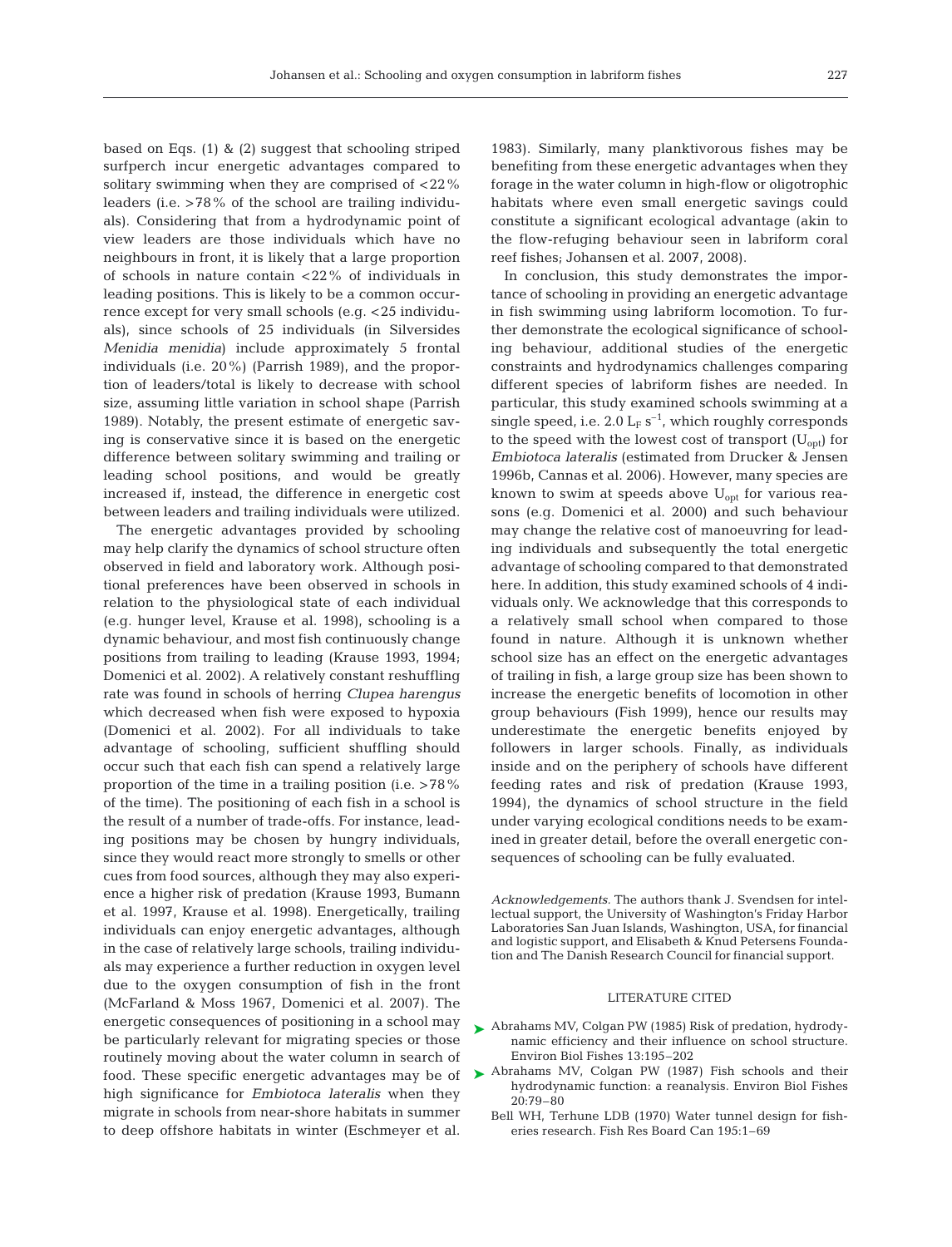- school formation in fishes. Probl Ichthyol 9: 578–584
- Blake RW (1979) The mechanics of labriform locomotion I. J Exp Biol 82:255–271
- Blake RW (1983) Median and paired fin propulsion. In: Webb PW, Weihs D (eds) Fish Biomechanics. Praeger Press, New York, NY, p 214–247
- ► Bumann D, Krause J, Rubenstein D (1997) Mortality risk of spatial positions in animal groups: the danger of being in the front. Behaviour 134:1063–1076
- ► Cannas M, Chaefer JS, Domenici PD, Steffensen JF (2006) Gait transition and oxygen consumption in swimming striped surfperch *Embiotoca lateralis* Agassiz. J Fish Biol 69:1612–1625
- ► Coetzee J (2000) Use of a shoal analysis and patch estimation system (SHAPES) to characterize sardine schools. Aquat Living Resour 13:1–10
- ► Domenici P, Steffensen JF, Batty RS (2000) The effect of progressive hypoxia on swimming activity and schooling in Atlantic herring. J Fish Biol 57:1526–1538
- ► Domenici P, Ferrari RS, Steffensen JF, Batty RS (2002) The effect of progressive hypoxia on school structure and dynamics in Atlantic herring *Clupea harengus.* Proc Biol Sci 269:2103–2111
- ► Domenici P, Lefrançois C, Shingles A (2007) Hypoxia and the antipredator behaviours of fishes. Philos Trans R Soc Lond B 362:2105–2121
- ► Drucker EG, Jensen JS (1996a) Pectoral fin locomotion in the striped surf perch. II. Scaling swimming kinematics and performance at a gait transition. J Exp Biol 199:2243–2252
- ► Drucker EG, Jensen JS (1996b) Pectoral fin locomotion in the striped surfperch: I. Kinematic effects of swimming speed and body size. J Exp Biol 199:2235–2242
- ► Drucker EG, Lauder GV (1999) Locomotor forces on a swimming fish: Three-dimensional vortex wake dynamics quantified using digital particle image velocimetry. J Exp Biol 202:2393–2412
- ▶ Drucker EG, Lauder GV (2000) A hydrodynamic analysis of fish swimming speed: wake structure and locomotor force in slow and fast Labriform swimmers. J Exp Biol 203: 2379–2393
	- Ebeling AW, Bray RN (1976) Day versus night activity of reef fishes in a kelp forest off Santa Barbara, California. Fish Bull 74:703–717
	- Eschmeyer WN, Herald ES, Hammann HH (1983) A Field Guide to Pacific Coast Fishes of North America. Houghton Mifflin, Boston, MA
	- Fields PA (1990) Decreased swimming effort in groups of Pacific mackerel (*Scomber japonicus*). Am Soc Zool 30: 134A
	- tion. Comments Theor Biol 5:283–304
- ► Fish FE, Lauder GV (2006) Passive and active flow control by swimming fishes and mammals. Annu Rev Fluid Mech 38:193–224
	- Hanke W, Lauder GV (2006) Fish schooling: 3D kinematics and hydrodynamics. Integr Comp Biol 46(Suppl. 1):E54
- ▶ Herskin J, Steffensen JF (1998) Energy savings in sea bass swimming in a school: measurements of tail beat frequency and oxygen consumption at different swimming speeds. J Fish Biol 53:366–376
	- Itazawa Y, Matsumoto T, Kanda T (1978) Group effects on physiological and ecological phenomena in fish. 1. Group effect on oxygen-consumption of Rainbow-trout and Medaka. Bull Jpn Soc Sci Fish 44:965–969
- ▶ Johansen JL, Fulton CJ, Bellwood DR (2007) Avoiding the flow; refuges expand the swimming potential of coral reef fishes. Coral Reefs 26:577–583
- Belyayev VV, Zuyev GV (1969) Hydrodynamic hypothesis of  $\blacktriangleright$  Johansen JL, Fulton CJ, Bellwood DR (2008) Coral reef fishes exploit flow refuges in high-flow habitats. Mar Ecol Prog Ser 360:219–226
	- ► Kokshaysky NV (1979) Tracing the wake of a flying bird. Nature 279:146–148
	- ► Korsmeyer KE, Steffensen JF, Herskin J (2002) Energetics of median and paired fin swimming, body and caudal fin swimming, and gait transition in parrotfish (*Scarus schlegeli*) and triggerfish (*Rhinecanthus aculeatus*). J Exp Biol 205:1253–1263
	- ► Krause J (1993) Positioning behaviour in fish shoals: a costbenefit analyssis. J Fish Biol 43(Suppl. A):309–314
	- ► Krause J (1994) Differential fitness returns in relation to spatial position in groups. Biol Rev Camb Philos Soc 69: 187–206
		- Krause J, Reeves J, Hoare D (1998) Positioning behaviour in Roach shoals: The role of body length and nutritional state. Behaviour 135:1031–1039
	- ► Krause J, Butlin RK, Peuhkuri N, Pritchard VL (2000) The social organization of fish shoals: a test of the predictive power of laboratory experiments for the field. Biol Rev Camb Philos Soc 75:477–501
	- ► Liao JC (2006) The role of the lateral line and vision on body kinematics and hydrodynamic preference of rainbow trout in turbulent flow. J Exp Biol 209:4077–4090
	- ► Liao JC (2007) A review of fish swimming mechanics and behaviour in altered flows. Philos Trans R Soc Lon B 362: 1973–1993
	- ► Liao JC, Beal DN, Lauder GV, Triantafyllou MS (2003a) The Karman gait: novel body kinematics of rainbow trout swimming in a vortex street. J Exp Biol 206: 1059–1073
	- Liao JC, Beal DN, Lauder GV, Triantafyllou MS (2003b) Fish ➤ exploiting vortices decrease muscle activity. Science 302:1566–1569
	- ▶ McFarland WN, Moss SA (1967) Internal behavior in fish schools. Science 156:260–262
	- Müller UK, van den Heuvel BLE, Stamhuis EJ, Videler JJ ➤ (1997) Fish foot prints: morphology and energetics of the wake behind a continuously swimming mullet (*Chelon labrosus* Risso). J Exp Biol 200:2893–2906
	- ▶ Niimi AJ, Beamish FWH (1974) Bioenergetics and growth of largemouth bass (*Micropterus salmoides*) in relation to body weight and temperature. Can J Zool 52: 447–456
	- ► Parker FR (1973) Reduced metabolic rates in fishes as a result of induced schooling. Trans Am Fish Soc 102:125–131
	- ▶ Parrish JK (1989) Re-examining the selfish herd: are central fish safer? Anim Behav 38:1048–1053
- Fish FE (1999) Energetics of swimming and flying in forma-  $\quad$  Partridge BL, Johansson J, Kalish J (1983) The structure of schools of giant bluefin tuna in Cape Cod Bay. Environ Biol Fishes 9:253–262
	- Pitcher TJ, Parrish JK (1993) Functions of shoaling behaviour in teleosts. In: Pitcher TJ (ed) Fish and Fisheries Series, Behaviour of teleost fishes. Chapman & Hall, London, p 363–439
	- Randall JE, Allen GR, Steene RC (1990) Fishes of the Great Barrier Reef and Coral Sea. Crawford House Press, Bathurst
	- ► Ross RM, Backman TWH (1992) Group-size-mediated metabolic rate reduction in American shad. Trans Am Fish Soc 121:385–390
		- Spedding GR (1986) The wake of a jackdaw (*Corvus monedula*) in slow flight. J Exp Biol 125:287–307
		- Spedding GR, Rayner JMV, Pennycuick CJ (1984) Momentum and energy in the wake of a pigeon (*Columba livia*) in slow flight. J Exp Biol 111:81–102